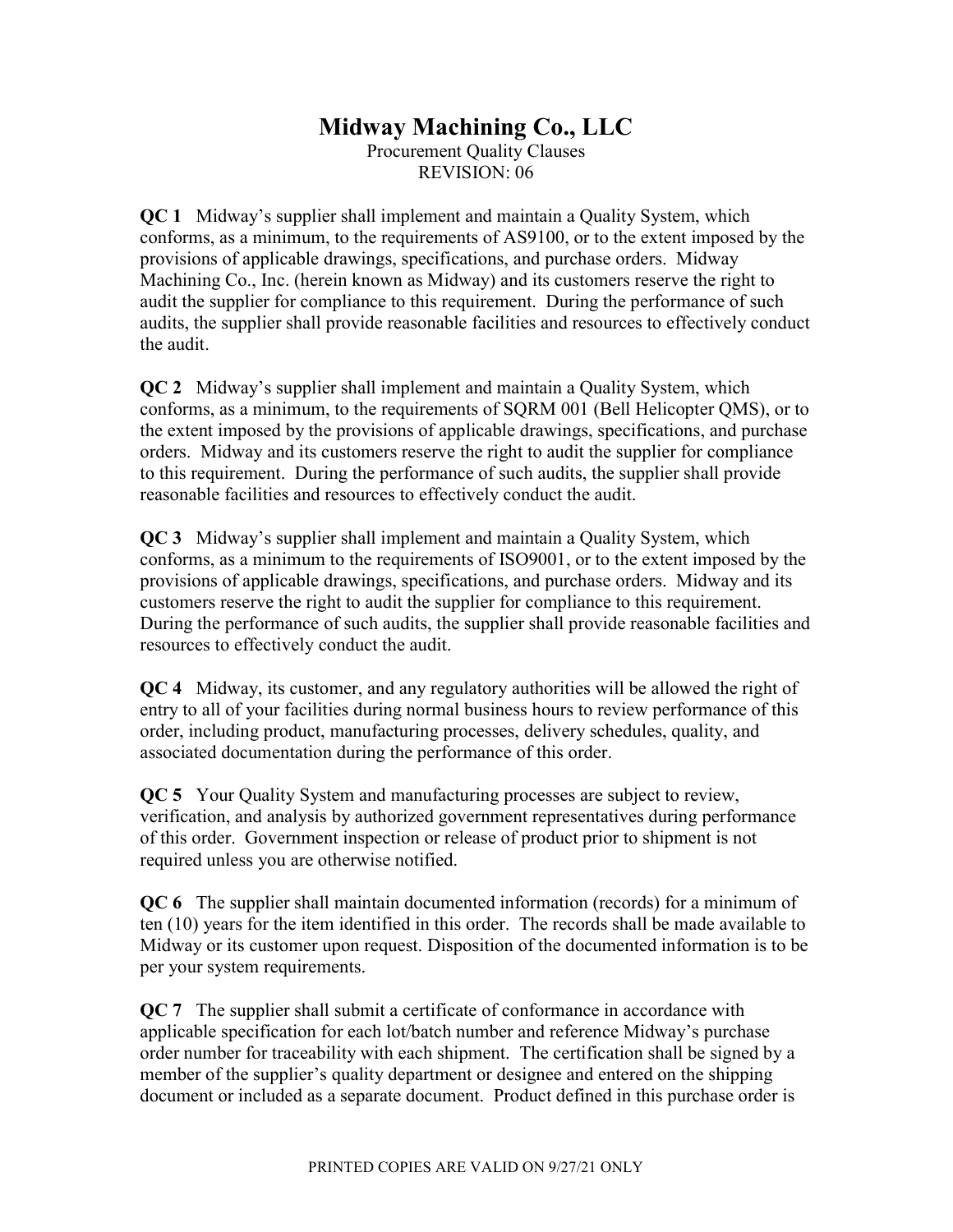subject to inspection at Midway and will not be accepted if the supplier fails to ship Certificates of conformance. Midway reserves the right to return non-conforming articles to the supplier at supplier's expense.

QC 8 The supplier shall send one copy of test reports indicating chemical composition and/or actual physical properties, lot/batch number, list the parameters tested, the results obtained, and shall be validated by a member of the supplier's quality department or designee with each shipment.

QC 9 In addition to test reports indicating the chemical composition and actual mechanical properties for each lot number submitted, the applicable inspection/test data listed below will be submitted for each lot of castings/forgings as required by the governing specification or contract. Certification for magnetic particle inspection, fluorescent penetrant inspection, ultrasonic inspection, pressure test, and grain flow will be submitted with order. Radiographic inspection results including film for each casting will be supplied.

QC 10 Calibration shall be performed in accordance with ISO 10012-1, ANSI/NCSL Z540-1, or others as applicable. All certifications performed shall be traceable to National Institute Standards Technology. "Certificate of Calibration" traceable to each item furnished by Midway for calibration is required with your return shipment to Midway.

QC 11 Sampling inspection is allowed per MIL-STD-105 C=0. Sampling plans shall be submitted to Midway for its customer to approve prior to implementation.

QC 12 The supplier shall submit an inspection report listing the drawing, revision, and inspection results for 100% of characteristics identified on the engineering drawing for the entire lot of parts being shipped. The inspection report shall list the actual ranges of measured characteristics for that lot of parts only.

QC 13 A first article inspection report is required to be furnished under this order. The report shall meet AS9102 requirements. The first article part shall be identified and returned with the first shipment to Midway for verification.

QC 14 The first article shall be witnessed/verified at the supplier's facility by a member of Midway's quality department. The supplier shall notify the applicable Midway purchasing agent five (5) working days prior to the date on which parts will be ready for FAI.

QC 15 Prior to shipment, the material or parts under this order are subject to mandatory source inspection at the supplier's facility by a member of Midway's quality department. The supplier shall notify Midway's purchasing agent five (5) working days prior to the date on which parts will be ready for source inspection. When Midway's Quality representative has accepted the product it is released for shipping.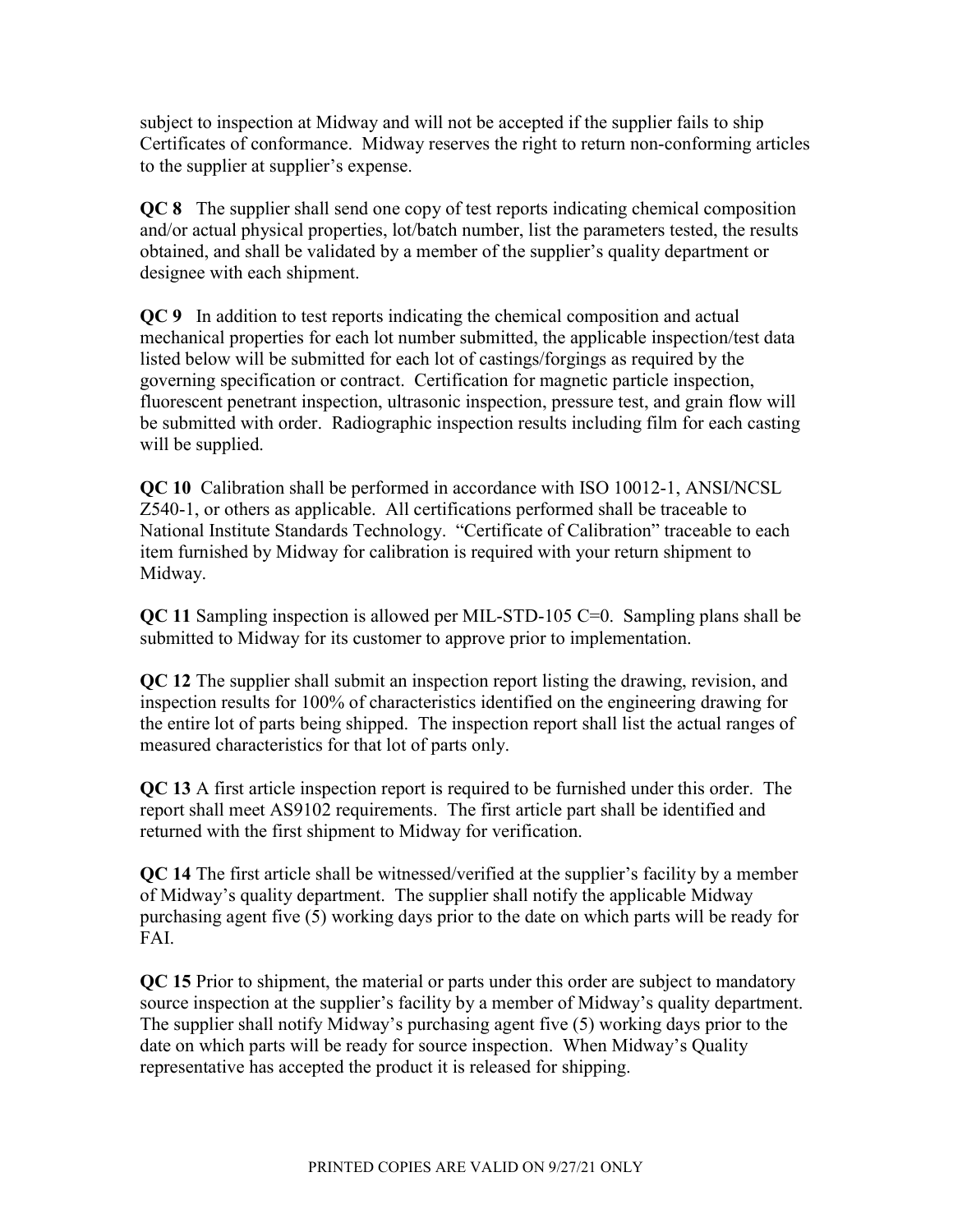QC 16 Prior to processing, the material or parts under this order are subject to before process mandatory source inspection at the supplier's facility by a member of Midway's quality department. The supplier shall notify Midway's purchasing agent five (5) working days prior to the date on which parts will be ready for source inspection. When Midway's Quality representative has accepted the product it is released for processing.

QC 17 Prior to shipment, the material or parts under this order are subject to mandatory source inspections at the supplier's facility by Midway's customer or customer representative. The supplier shall notify Midway's purchasing agent five (5) workings days prior to the date on which parts will be ready for source inspection. When the customer or customer's representative has accepted the product it is released for shipping.

QC 18 Prior to shipment, the material or parts under this order are subject to mandatory source inspection at the supplier's facility by a government source inspector. The supplier shall promptly notify the government source inspector that normally services your facility five (5) working days prior to the date on which parts will be ready for source inspection.

QC 19 Special process requirements of the drawing (NDE, NDI, Welding, Heat Treat, xray, precision cleaning, applied finishes, etc.) and/or customer requirements are to be performed by Midway's customer specification approved sources only. This includes any sub-tier processors used by you, to perform the requirements of this purchase order. The supplier shall list on the packing list or certificate of conformance accompanying each shipment the name(s) and address(es) of the sub-tier processor(s) who performed the process(es) and a copy of the sub-tier packing sheet and/or certificate of conformance for the process(es) performed.

QC 20 Supplier must perform mandatory first piece inspection for each line item on this purchase order prior to producing the remaining balance of the line item.

QC 21 Coordinate Measuring Machine (CMM) reports shall be prepared and submitted with each part. CMM reports shall include part number, date, serial number, drawing revision, and data set revision and inspection verification as a minimum, if required.

QC 22 Orders having a government priority rating shall be identified and scheduled in accordance with the defense priorities and allocation system (DPAS).

QC 23 Items on this purchase order are either Primary, Critical, or Flight Safety parts and require the supplier to control them through the governing specification on this purchase order.

QC 24 The use of Statistical Process Control is required on this purchase order for key characteristics/process parameters identified by the drawing or specification. The supplier is responsible for implementing a control plan, appropriate process control charts, and submitting this data to Midway upon shipment.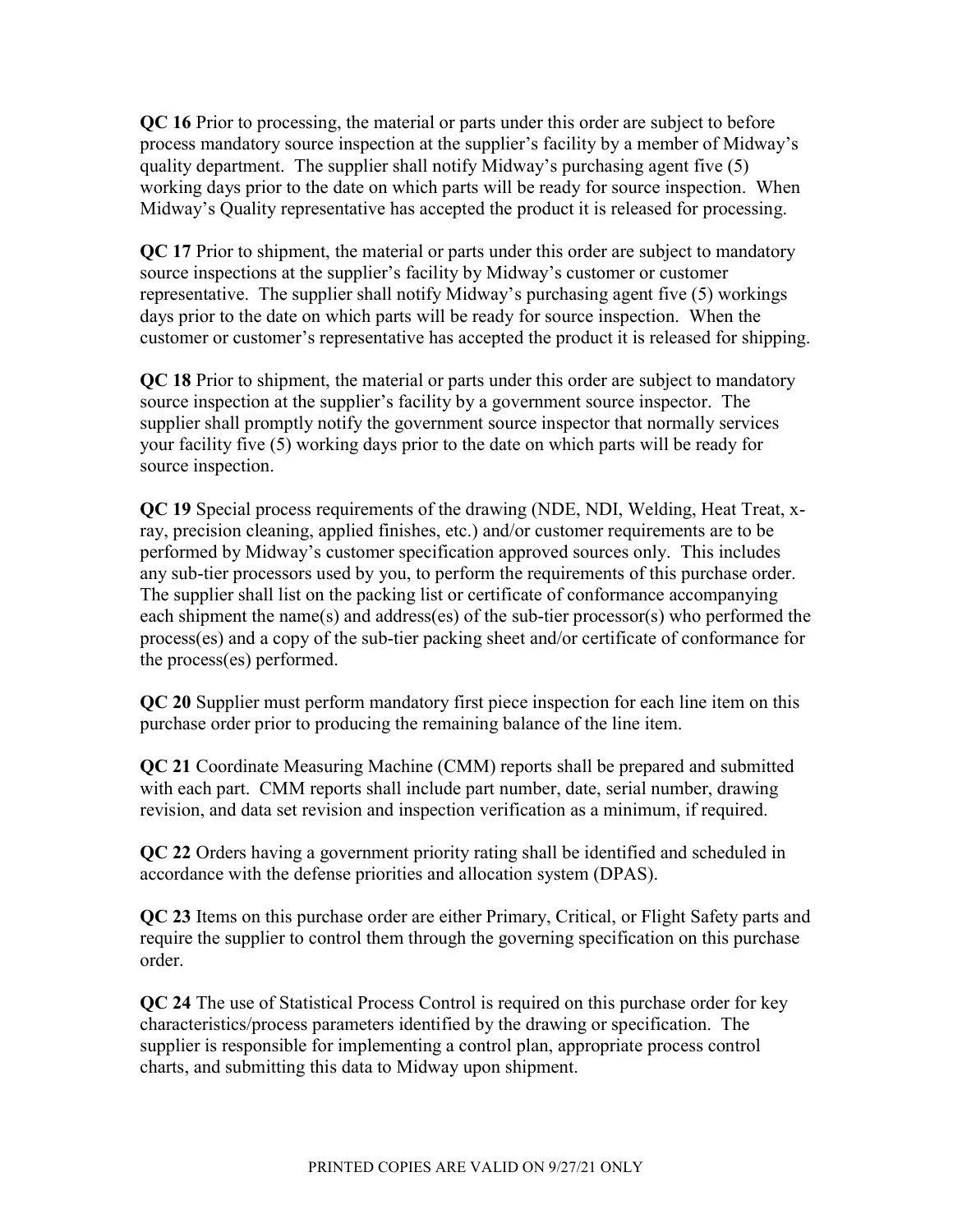QC 25 All Time and Temperature Materials that have a manufacturer or specification shelf life of less than 75% remaining when delivered to Midway's receiving dock will not be accepted. If a manufacturer/distributor cannot provide material in compliance with this policy, two requirements are mandatory, (1) a pricing concession will be made to Midway for the expired shelf life of the materials offered, and (2) the manufacturer/distributor must have written approval by Midway's purchasing and Quality departments prior to shipping these aged materials.

QC 26 The supplier shall notify Midway's quality department of all non-conforming product and make arrangements for Midway's approval of the nonconforming product.

QC 27 Item(s) on this purchase order require the supplier to notify Midway's quality department of changes to processes, products, or services including changes of their external providers or location of manufacture and obtain Midway's approval of such changes. Midway flows down the applicable requirements including customer requirements through Midway's purchase order to external providers. You are required to flow down this information to your sub-tier suppliers.

QC 28 The supplier is responsible for ensuring that all specifications listed on the purchase order are accomplished and certified to the latest and greatest revision available.

## QC 29 PREFERENCE FOR DOMESTIC SPECIALTY METALS

- (A) Definitions. As used in this clause-
	- (1) "Qualifying country," means any country listed in subsection 225.872-1 of the Defense Federal Acquisition Regulation Supplement.
	- (2) "Specialty metals" means-
		- (i) Steel-
			- (A)With maximum alloy content exceeding one or more of the following limits: manganese, 1.65%; silicon, 0.60%; or copper, 0.60%; or
			- (B) Containing more than 0.25% of any of the following elements: aluminum, chromium, cobalt, columbium, molybdenum, nickel, titanium, tungsten, or vanadium;
		- (ii) Metal alloys consisting of nickel, iron-nickel, and cobalt base alloys containing a total of other alloying metals (except iron) in excess of 10%;
		- (iii) Titanium and titanium alloys; or
		- (iv) Zirconium and zirconium base alloys.
- (B) Any specialty metals incorporated in articles delivered under this contract shall be melted in the United States or its outlying areas.
- (C) This clause does not apply to specialty metals melted in a qualifying country or incorporated in an article manufactured in a qualifying country.
- (D) If any article delivered under this order is comprised of or incorporates specialty metals, the contract clause in Federal Acquisition Regulation 52.247-64 (Preference for Privately Owned U.S.-Flag Commercial Vessels) applies and is incorporated herein by reference.